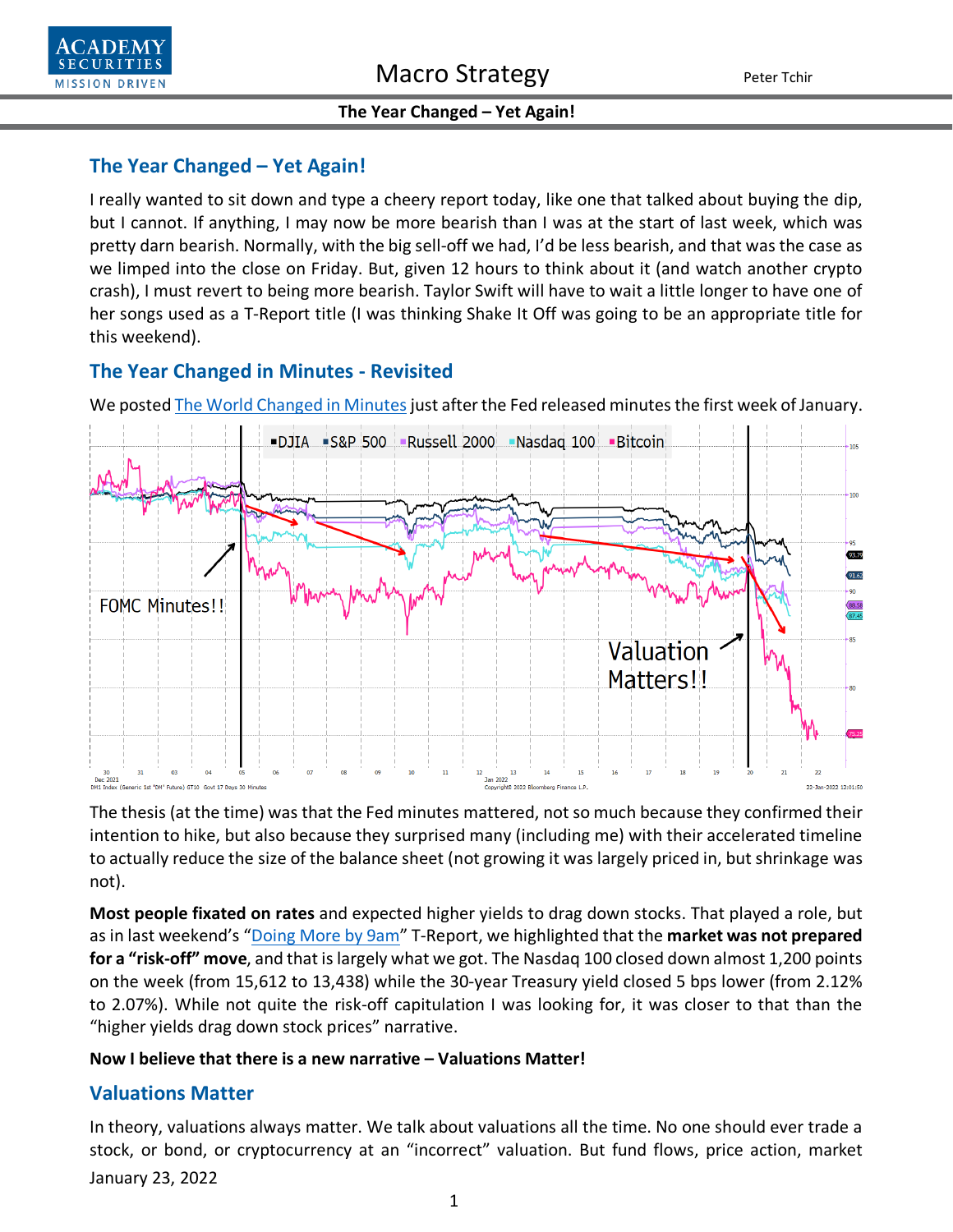

psychology, and recency all play a role in determining where an asset trades or what it is worth at any given time.

Many have argued that valuations (i.e., various multiples) were too high, but they were wrong, at least until recently (the sell-off in ARKK, which I use as a proxy for FOMO/TINA because it seems to capture that sort of zeitgeist with trackable data, started in early November). It limped into year-end while the Nasdaq 100 and other indices traded at or near record highs.

We will come back to that "index" in a minute as we try and define **this "turning" point where valuations really started to matter, which I think occurred on Thursday afternoon**.

Two things happened that seemed to suck the life out of many bulls:

- **PTON** announced that they were temporarily pausing production of bikes and treadmills. Honestly, it doesn't seem like a big deal. They cut back to let demand and supply get balanced. Seems like a smart and rational business decision. Doesn't seem to make a big difference to revenues in the near-term, but **the stock dropped 25% on the news!** That drop occurred in a stock that was already down 80% in a year! The stock traded up from there and was up almost 10% on Friday, but I think that **the damage to market psychology was done. If what seems like relatively "ordinary course of business" news can cause an already beaten down stock to drop, what does this mean for the market in general?** It seems difficult to look at any holding and not wonder about the downside after something like this happens.
- **NFLX** announced earnings and the stock plummeted. For full disclosure, I bought some after the announcement just above \$400 (I did say that I was getting less bearish before this valuation narrative started screaming at me). The earnings themselves didn't seem bad to me (but I'm not a big earnings report sort of person). I'm told that the market fretted about subscriber growth. The stock dropped more than 20% in a day, and **it was already down 25% since its recent highs!** It isn't just that \$45 billion of market cap was wiped out almost instantly (though the size of that loss is important to the valuation narrative), but that this company was already hit reasonably hard. **One thing I do for almost any stock that is down is see where it was trading prior to the pandemic.** It was trading around \$350 at the end of January 2020. Not only had this stock now dropped 42% from its highs, but it wasn't that much higher than the prepandemic level (though much higher than a year or two before that). That scenario is not true for a lot of companies that have been hit hard! There is a long list of stocks that have been hit hard (down 50% or more) that are still much higher than they were pre-pandemic (100% or more gains).

I think, after Thursday, it is difficult not to think in terms of valuation.

- How much higher is this stock than it was before the pandemic?
- Even after some weakness, do the multiples still make sense? (Is X times sales the right number? Is a PE of Y the right PE?)

### **I sense real fear in valuations and multiples for the first time in a long time!**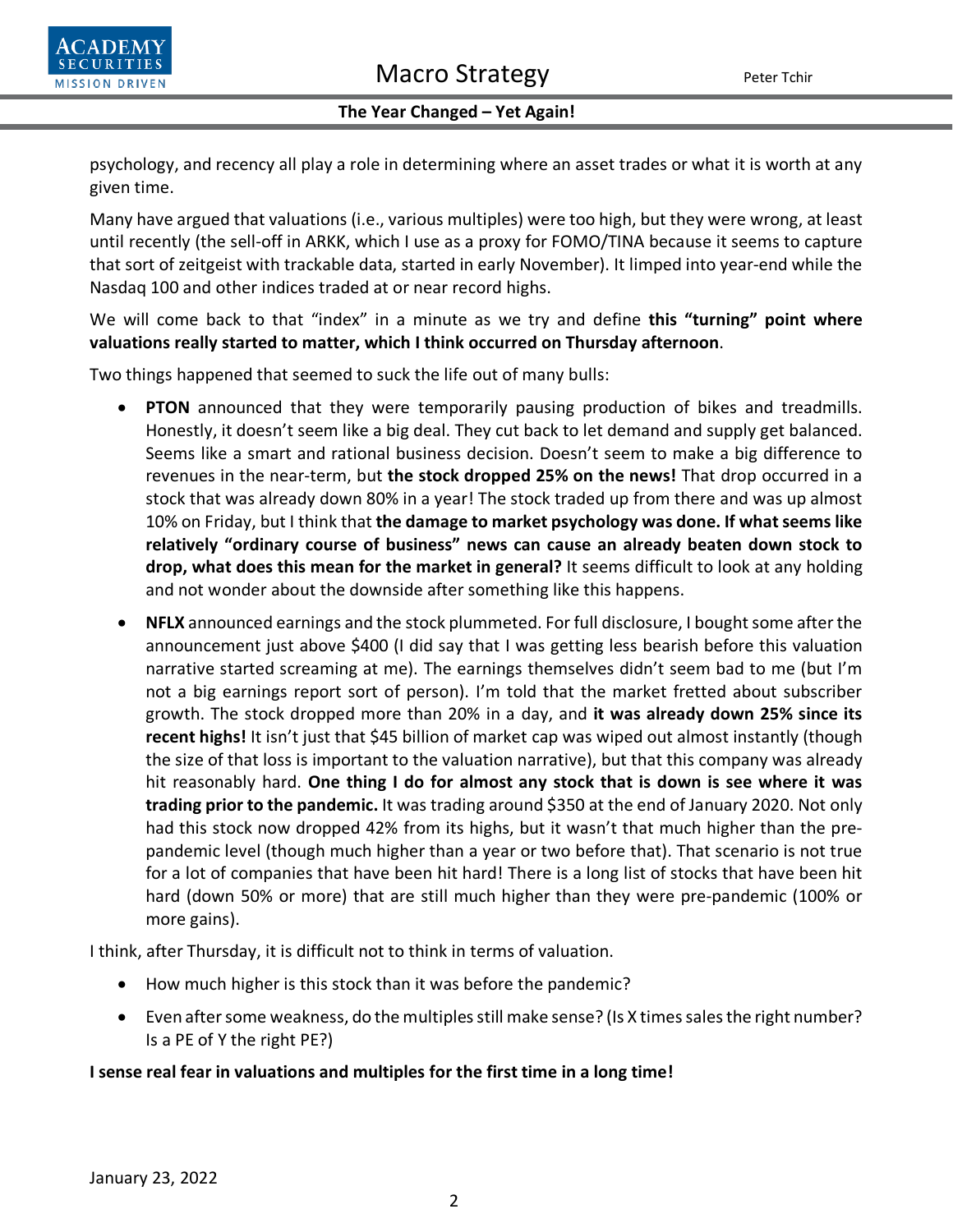

## **Not "Just Another" Crypto Collapse**

As I type this on Saturday at 12:37 pm, bitcoin is trading at \$34,700. It was trading at around \$42,000 most of Thursday (in fact it held in reasonably well at the start of the week). Then it slid to about \$38,000 on Friday as the stock market closing bells mercifully rang! Then it started another steep decline.



The selling on Thursday coincided with the Fed releasing thei[r publication](https://www.federalreserve.gov/publications/money-and-payments-discussion-paper.htm) "Money and Payments: The U.S. Dollar in the Age of Digital Transformation".

This isn't the first time that crypto has sold off shortly after U.S. equities have shut down for the weekend. Supposedly there are all sorts of arguments for why this can (and does) happen. I heard some vague thoughts that a couple weeks ago, the weekend selling was triggered by miners in Kazakhstan shutting down (seems weird, but plausible).

**I also look for any geopolitical triggers.** During trade negotiations, crypto often helped signal direction (presumably as insiders in China "knew" what was about to get announced). We've also seen crypto act "counterintuitively" to geopolitical risk. It doesn't always happen, but I've seen crypto weaken in response to sanctions or problems (Venezuela, Iran, Turkey, etc.). My assumption is that bad actors respond to sanctions by selling their crypto to avoid dealing in dollars. With the high risk of a Russian invasion of Ukraine [\(see Sitrep\)](https://www.academysecurities.com/russia-on-the-warpath/), I immediately checked to see if they picked 4pm ET to invade. They did not.

So, as I try and figure out what may have triggered this selling (realizing that the randomness of crypto trading might make this an exercise in futility), I came across the Bloomberg headline at 3:13pm that read the SEC was rejecting MSTR's accounting strategy. I don't know if this sell-off is a reaction to that. Maybe the accounting ruling impacts other companies holding crypto? I'm not sure if this headline had any impact on the market (I'm not sure why it would), but I figured I should highlight it.

### **If "crypto" is now trading on valuation, look out below!**

All the HODLers (crypto holders who claim they will always hold) are out there touting their diamond

January 23, 2022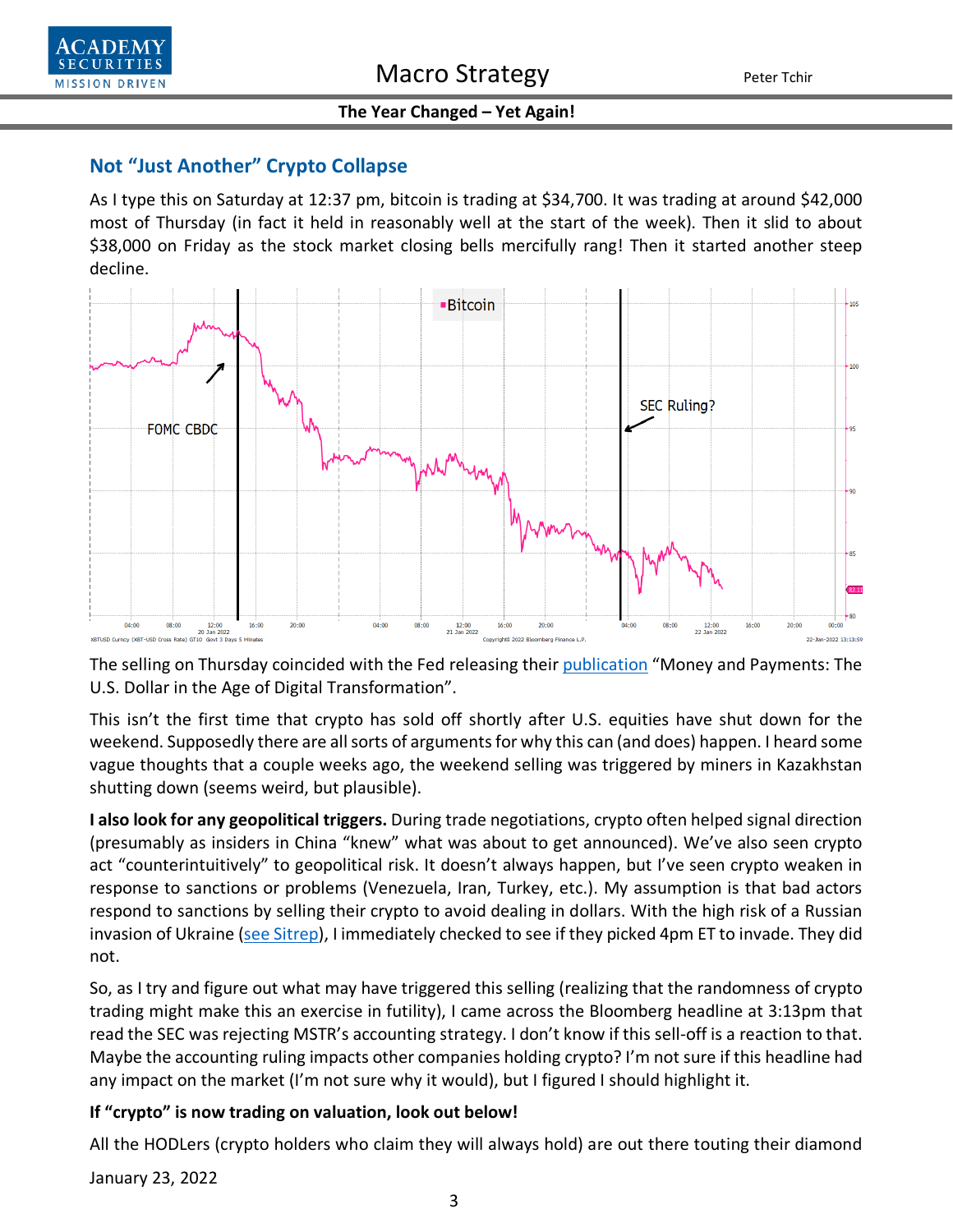

hands (meaning that they are so strongly positioned they don't sell into fear). In addition, I haven't seen as much FUD commentary (the usual putdown for any comment negative on crypto).

So crypto has that going for it, but this time seems different:

- There is no new "access" product on the horizon that makes it much easier to trade (yes, there is constant hope of a "physical" ETF, which is ironic since bitcoin isn't "physical" in any way, shape, or form, but let's not be pedantic). There are so many ways to access bitcoin already that I don't see a "physical" ETF being a game changer.
- **GBTC**, an open-ended grantor trust as opposed to an ETF, **is trading at a 30% discount to NAV** as of the close on Friday according to Bloomberg. That discount to NAV is difficult to close (unlike in an ETF), but it is telling! Anyone selling GBTC was taking a 30% discount to the spot price. **I will point out that it got this extreme back in July 2021, which signaled a bottom for bitcoin,** so I need to be mindful of this repeating.
- So many people and companies (and at least one country) that purchased bitcoin since July as it became more accepted and FOMO was still running hot are now underwater. This is a group of late adopters, such as people who were conservative or risk averse, etc. (i.e., not "diamond hands"). How long will they hold? Who will come in next? If you were skeptical before, are you really buying this dip? (Assuming you haven't bought any of the previous dips). Bitcoin, like the ARKK type of assets, started its decline back in November when it hit an all-time high of almost \$70,000. For the sake of consistency, it was \$10,000 pre-pandemic and didn't really take off until November 2020.
- **Central Bank Digital Currencies**. There are a lot of great things about digital currencies, most of which can be delivered by central bank digital currencies. The less savory uses of crypto won't work with a CBDC, but that is a good thing. Some legitimate uses arise in crypto specifically because they are decentralized, so crypto doesn't go away, but it has serious competition. For most users, a CBDC should be seamless and fluid. The digital yuan (which will be foisted on some visitors to the Olympics, is more about control in China than about making certain transactions easier, but that will not be the case for most other CBDC's).
- **Debt and leverage backed by crypto.** I've seen more creative "capital" structures evolve. Leverage seems to play a big role in crypto (and I assume, much like margin debt outstanding is near the highs, so is debt linked to crypto). This is dangerous if true!
- **The MBA rule**. My first boss on Wall Street laughed as he told me that within two years of every MBA wanting a specific job, that industry would blow up. At the time (1994), he was highlighting mortgage-backed products and high yield and warning me that derivatives trading at Bankers Trust was the hot spot (it took longer than two years to blow up, but not much). This isn't serious, though the number of articles about people leaving Wall Street or tech to go to crypto seems to fit (and I assume MBAs are clamoring for jobs in the space too). NYC's mayor is allegedly taking his pay in bitcoin (hopefully he gets it at a locked in price, but since it was more theatrical, I think that he just takes his dollar pay and buys bitcoin). **This one is more tongue in cheek than anything and I couldn't resist**. Most of the jobs are more about blockchain than crypto and that should do well regardless, and every one of the MBA "blow up businesses" ultimately came back bigger and stronger! (So no hate mail please on this bullet point).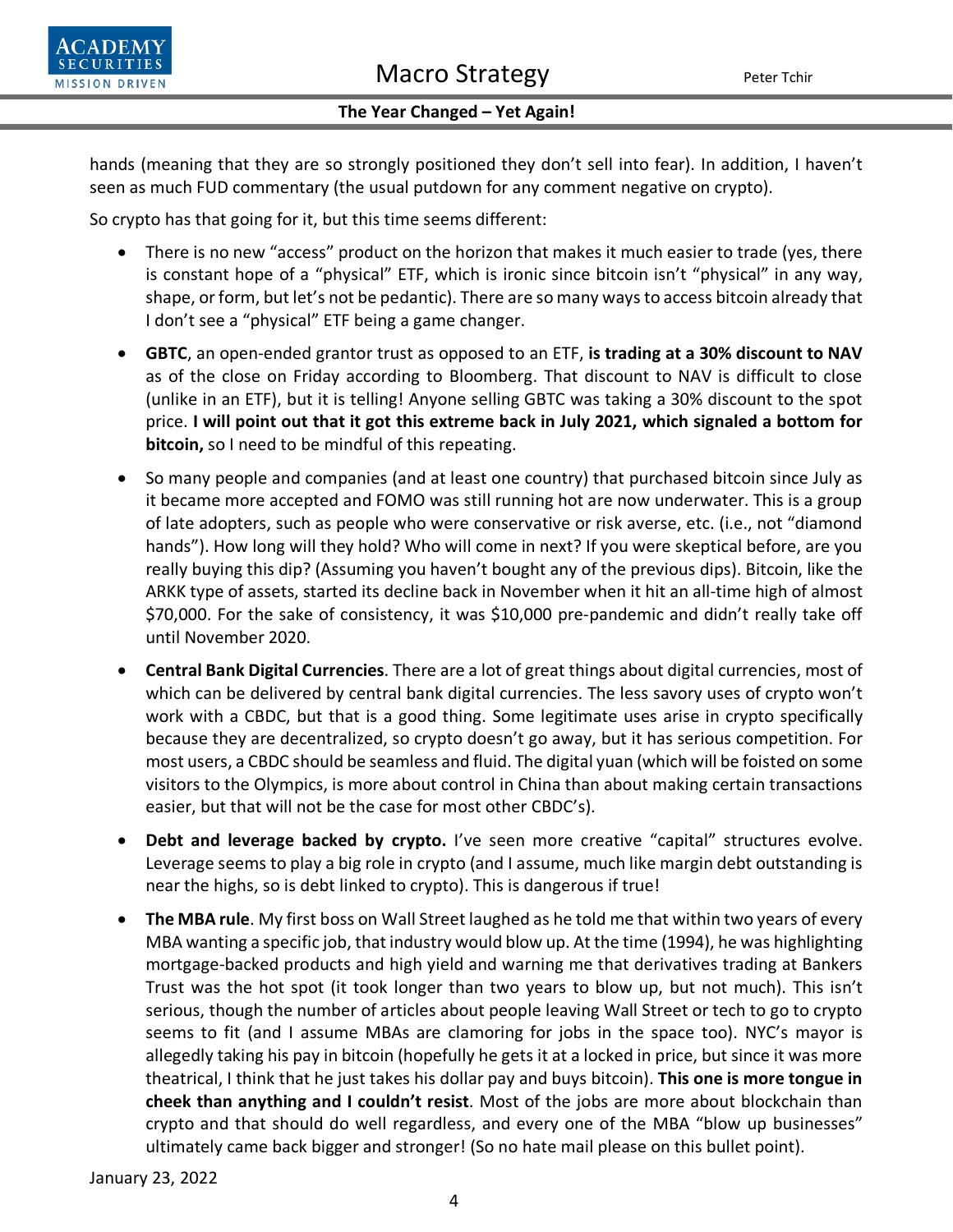



The big problem, at least from a valuation perspective, is **what is the value of a bunch of ones and zeros?** Many of the "use" cases seem great, but are currently costly or impracticable.

With real competition and FOMO simply turning into FEAR, **crypto could have much more downside if the narrative switches from use and access to actual (definable) value.**

I was on the verge of buying back into crypto on Thursday and Friday, but didn't and now have no such desire, and I've already spent too much time on crypto, except that it fits the "valuation" narrative well!

# **Backing Up the Truck**

I'm sure we've all been part of conversations that go like this:

• If XYZ gets back to this ABC price, I'm going to back up the truck and load up!

It is a pretty common discussion in my world. We all miss some price rise on something we came close to buying (or buying more of) but failed to pull the trigger on. We promise ourselves, and anyone who is listening, that if it just cheapens up, we will buy it this time.

But what we really mean is:

• If XYZ gets back to this ABC price, **for no good reason**, I'm going to back up the truck and load up!

It is that caveat that gets missed! **The problem is that almost invariably, by the time it gets back to that price level, it is for a valid reason.**

That may explain why it is easier to buy small dips than big dips. Small dips seem random, while big dips have serious reasons. It may also be harder because all the money got soaked up buying the series of little dips that morphed into the big dip.

## **If a focus on valuation and traditional metrics is the new narrative, then we could see more downside from here as those seem stretched in many cases.**

# **HCA Loans in 2007 as "Cash Equivalents"**

Over time, investors and asset managers tend to view certain holdings as cash equivalents. Back before the credit crisis, many players in the leveraged loan market treated HCA as a "cash equivalent." They didn't want to hold much cash and underperform, and HCA was the biggest, most liquid loan out there. Even  $2^{nd}$  tier market makers could price HCA loans \$25MM up in an  $1/8^{th}$  of a point market.

**That was precisely the problem!** When everyone held the same loan as their source of liquidity, and it was the biggest loan by far at the time (if memory serves correct), guess how long dealers could keep making markets? Even in the heyday, you didn't just stand in place and get run over. If everyone was a seller, you pulled the bid back. Once you got hit enough, despite trying to dodge and weave or hide in the bathroom, you (the market maker) also become a seller (that tap on the shoulder happens surprisingly early at most firms).

**I am not sure if asset managers or investors have "cash" proxies right now, though I suspect they do, and those stocks and asset classes could be the next in line to get sold!**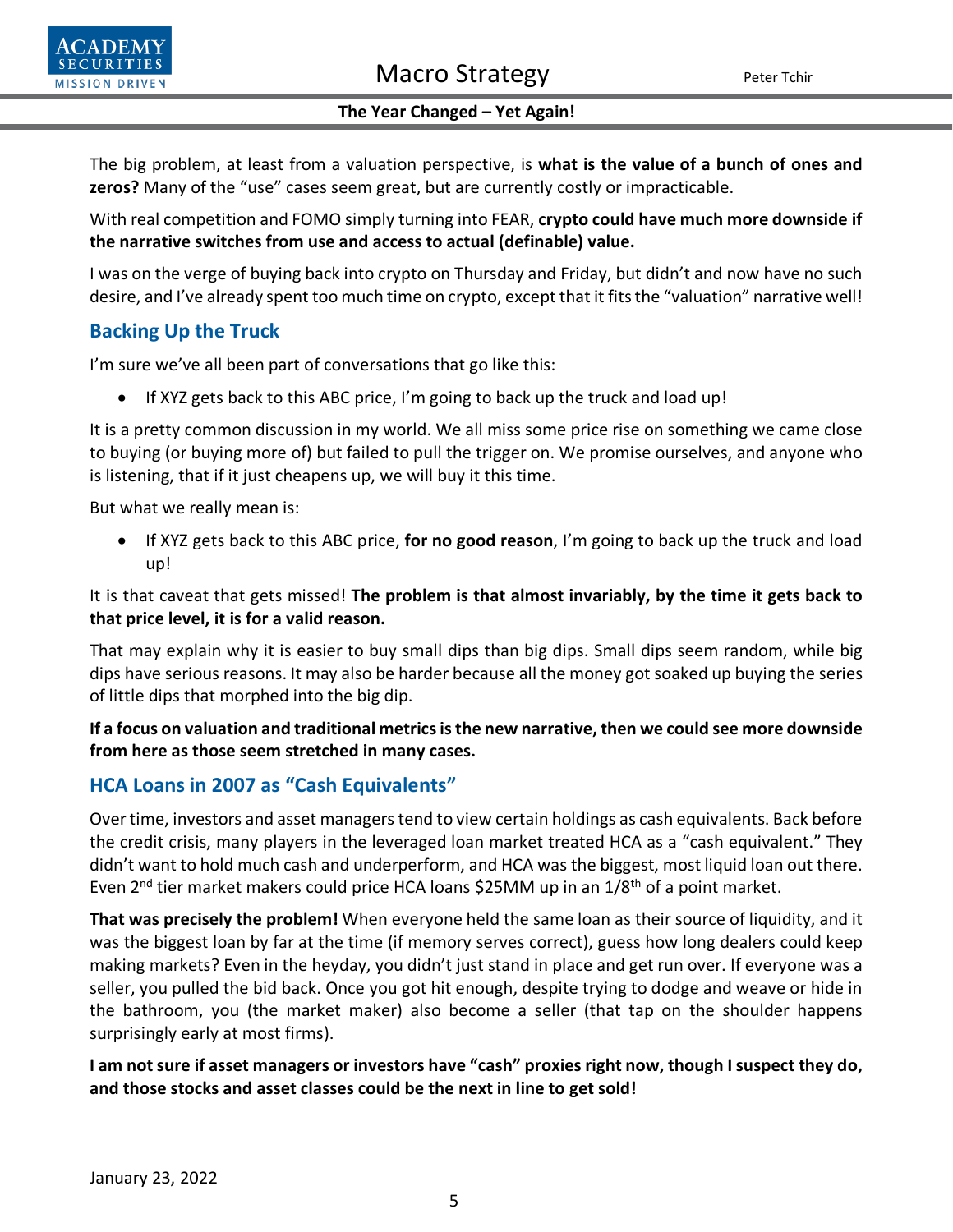

## **What Gets Sold Next?**

If you asked me on Thursday (and I did write about it, even if you didn't ask), I was arguing that the names and sectors that had started their decline in November would no longer lead the way down. I am not so certain about that.



This chart was giving me some comfort. We've seen outflows from the ETF (I always assume ETF flows are just the tip of the iceberg of overall flows and I just use them because they are timely). So, a declining number of shares outstanding is some evidence of capitulation. The stock is very difficult to borrow and short interest is high. Price action seemed better than it had been recently (though that might have been wishful thinking). The creation of SARK, a fund that tries to effectively short ARKK, also seems like a good contrarian signal. That fund has grown to \$250 million of AUM in less than 3 months – an almost unheard of "success" story for any fund, let alone one that specifically tries to short another fund's strategy. I told you, the lines between "fund" and "index" are getting blurry in this space and that's why I use the ETFs for illustration purposes and not passing judgement in any way, shape, or form.

So that's where I was getting comfortable, and even vs pre-pandemic price levels, there is some encouragement (as I'm typing this, for disclosure purposes, I own some ARKK) but I may not by the time you read this because the shares outstanding doesn't fit the pre-pandemic check that well, and even as shares are declining, it is gradual, with some large inflow days (hardly a capitulation).

## **This space tends to exhibit some correlation to bitcoin and given what I just wrote on that, it makes me nervous.**

### **But it is TQQQ that I want to talk about.**

QQQ is the Nasdaq 100 ETF. It is wildly successful with \$187 billion of AUM. TQQQ is a triple leveraged version of QQQ. So, it attempts to triple the daily return of the Nasdaq 100.

The Nasdaq 100, as many have discussed, has become relatively concentrated in a few stocks. **The top 10 names make up 54% of the index!** That is a very concentrated index no matter how you look at it.

January 23, 2022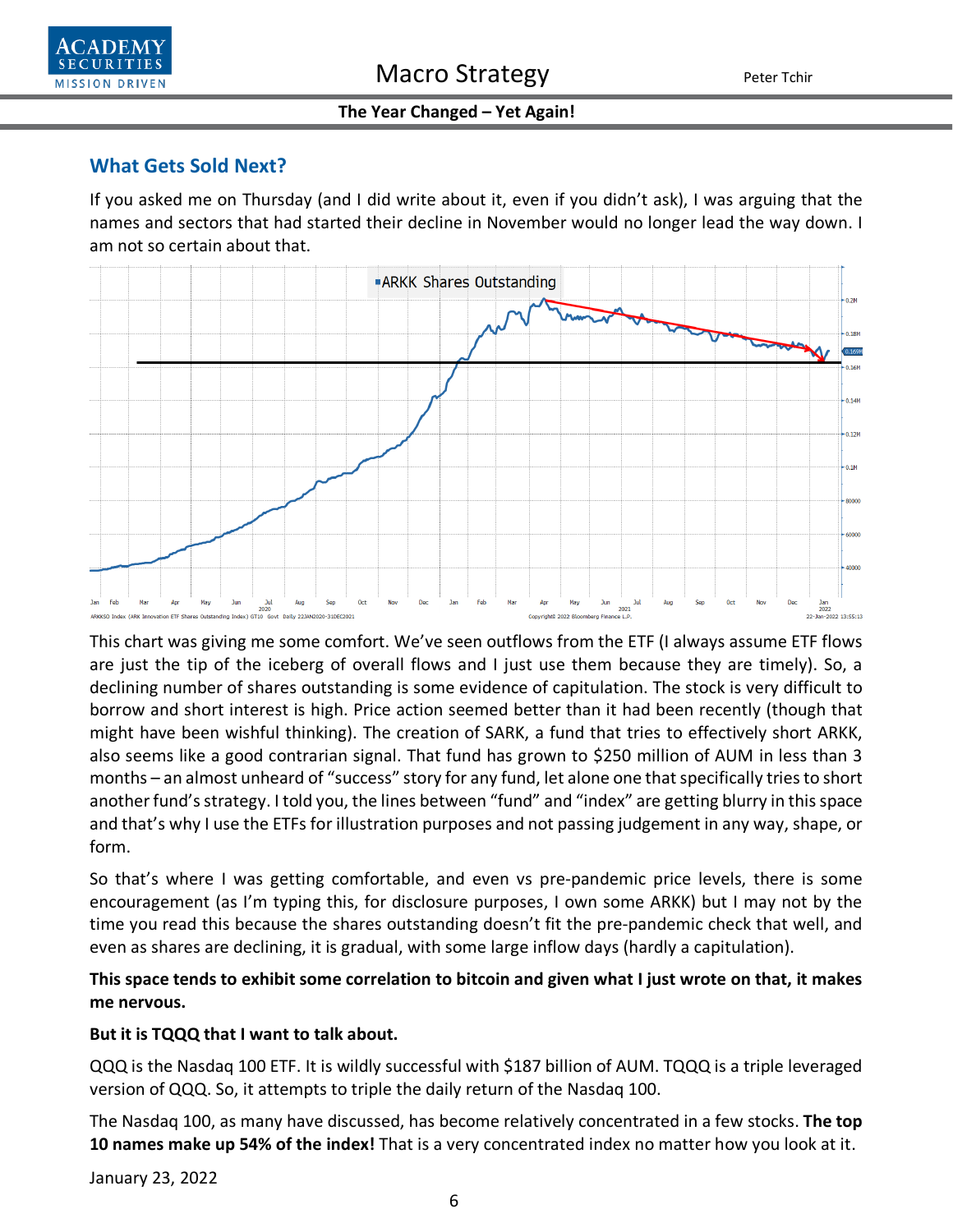



Nothing wrong about the index. That is how market cap weighted indices are done.

The difference between the Nasdaq 100 ETF (QQQ) and the equal weighted Nasdaq 100 ETF (QQQE) was almost 25% just a few weeks ago (and about \$187 billion of AUM). That gap narrowed last week to around 18%, but my concern is that if it is at all mean reverting and any of my comments about loans in 2007 or cash proxies are real, then this gap could close.

**Which again brings me to TQQQ.** The fund had inflows all week and led me to do this very ugly and difficult to decipher chart:



The habit of getting inflows until QQQ bounces has been done before and worked. The "Pavlovian" response to down days has been to buy more. But what if the drawdown is too large? And while shares outstanding have been higher, the fund had its highest AUM recently, so the stakes are higher!

January 23, 2022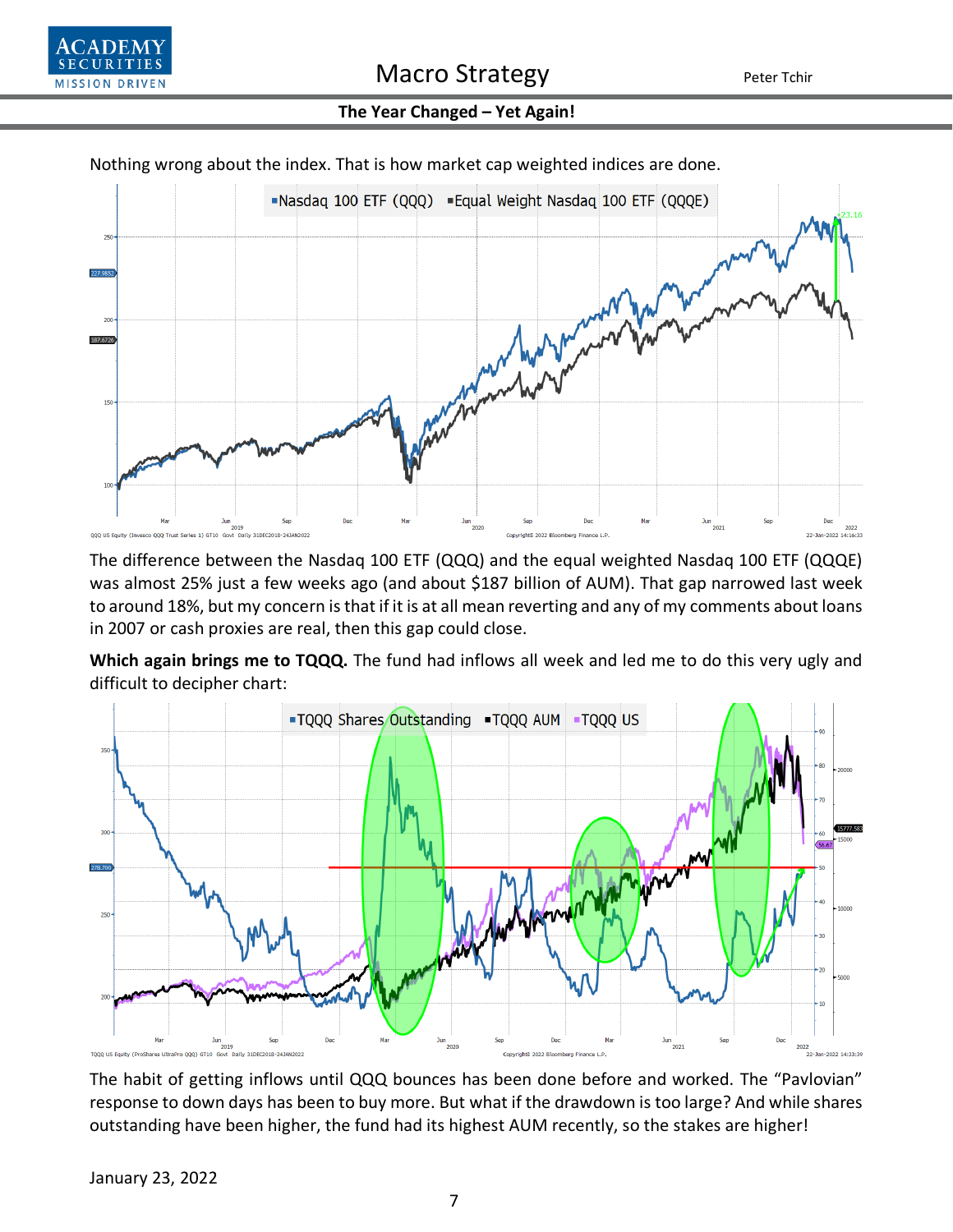

In any case, no evidence of people shying away from triple leveraged TQQQ, which doesn't fit at all with my hope that we've seen capitulation. On the bright side, 5QQQ, a quintuple leveraged QQQ traded in Europe hasn't attracted any AUM, though it is a bit scary that it even exists.

Will the TQQQ dip buyers (\$16 billion AUM) be right again, or will this become a pressure point on the market? Remember that \$16 billion represents \$48 billion of risk, which is non-trivial and highly concentrated.

I've argued that people often start selling what hasn't gone down as selling what is already down a lot is too painful. I'm worried that I may have been premature in that assessment, but this market seems littered with trigger points.

### **Bottom Line**

**I am looking for a widespread risk-off event.** I will continue to sell into strength (sell the rips) and buy back or nibble at the dips.

Expect FOMO assets to continue to lead the way lower and keep a close eye on crypto as it has become so connected to parts of the equity markets.

The TINA assets might try and take over the lead and will struggle.

Credit should stabilize before equities.

On equities, I'm now fixating on 'equal' weight indices in addition to my safe/understandable/value selections.

**I hope I'm wrong and am just overly nervous!** A strange thing to say at the end of a report, but I don't like being this bearish (especially after the move we just had), but that's how I see the world right now.

Maybe I should have channeled Taylor Swift's "You Need to Calm Down"! Let's hope so. And it is really difficult to believe that it's only January 22<sup>nd</sup>!